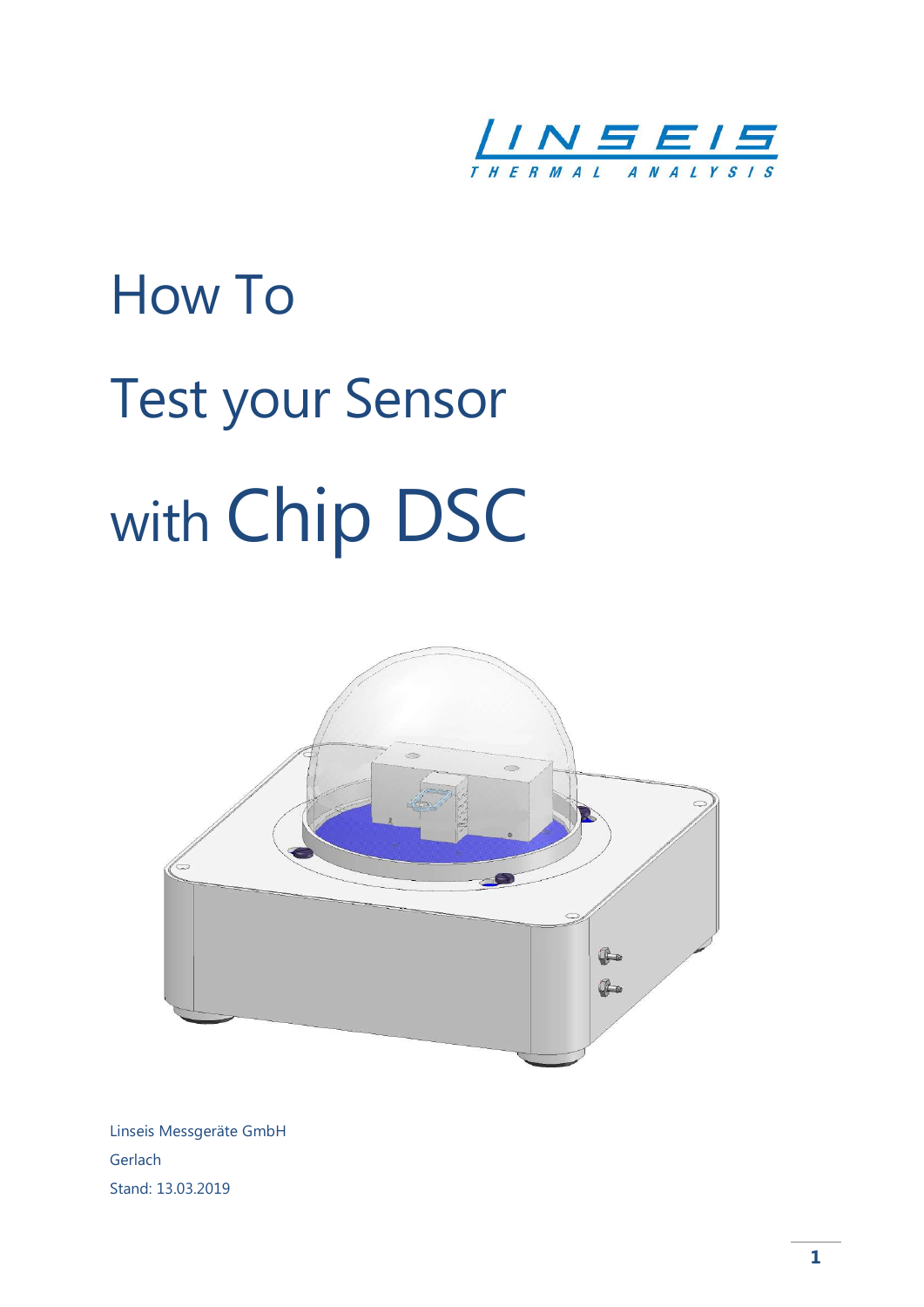

## **Index**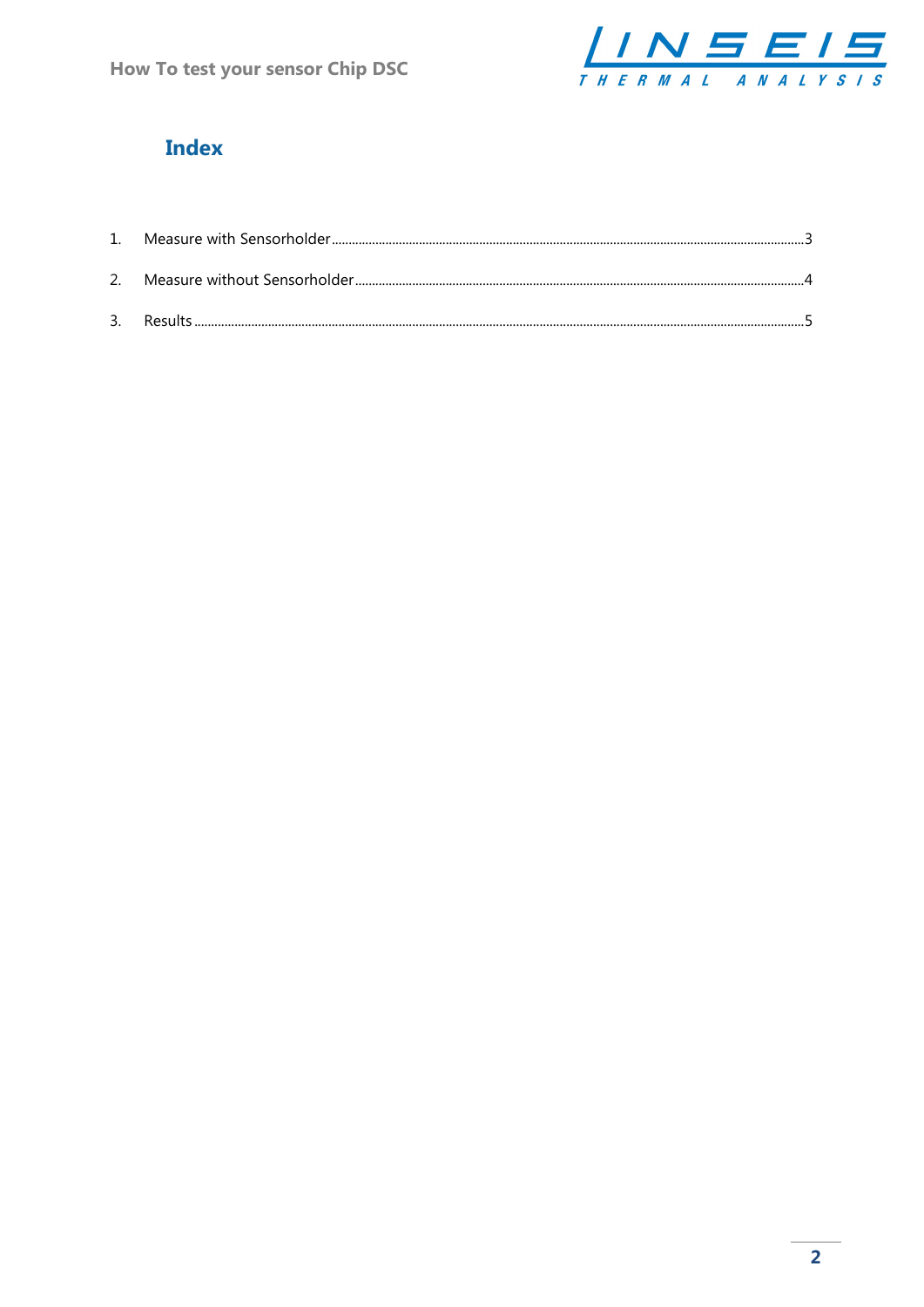

## 1. Measure with sensorholder

o Release the sensorholder (loose the screws if needed)



- o Make sure the sensor is set in right way
- o Take your multimeter and use the resistance measurement option
- o Flip the sensorholder and measure between the following pins:



| <b>Pin #1</b> | <b>Pin #2</b> | <b>Normal Resistance [ohm]</b> |
|---------------|---------------|--------------------------------|
| 14            | 25            | $~20 - 30$                     |
| 15            | 24            | $~20 - 30$                     |
| 16            | 23            | $~10 - 70$                     |
| 17            | 22            | $~10 - 70$                     |
| 18            | 21            | $~10 - 70$                     |
| 19            | 20            | $~10 - 70$                     |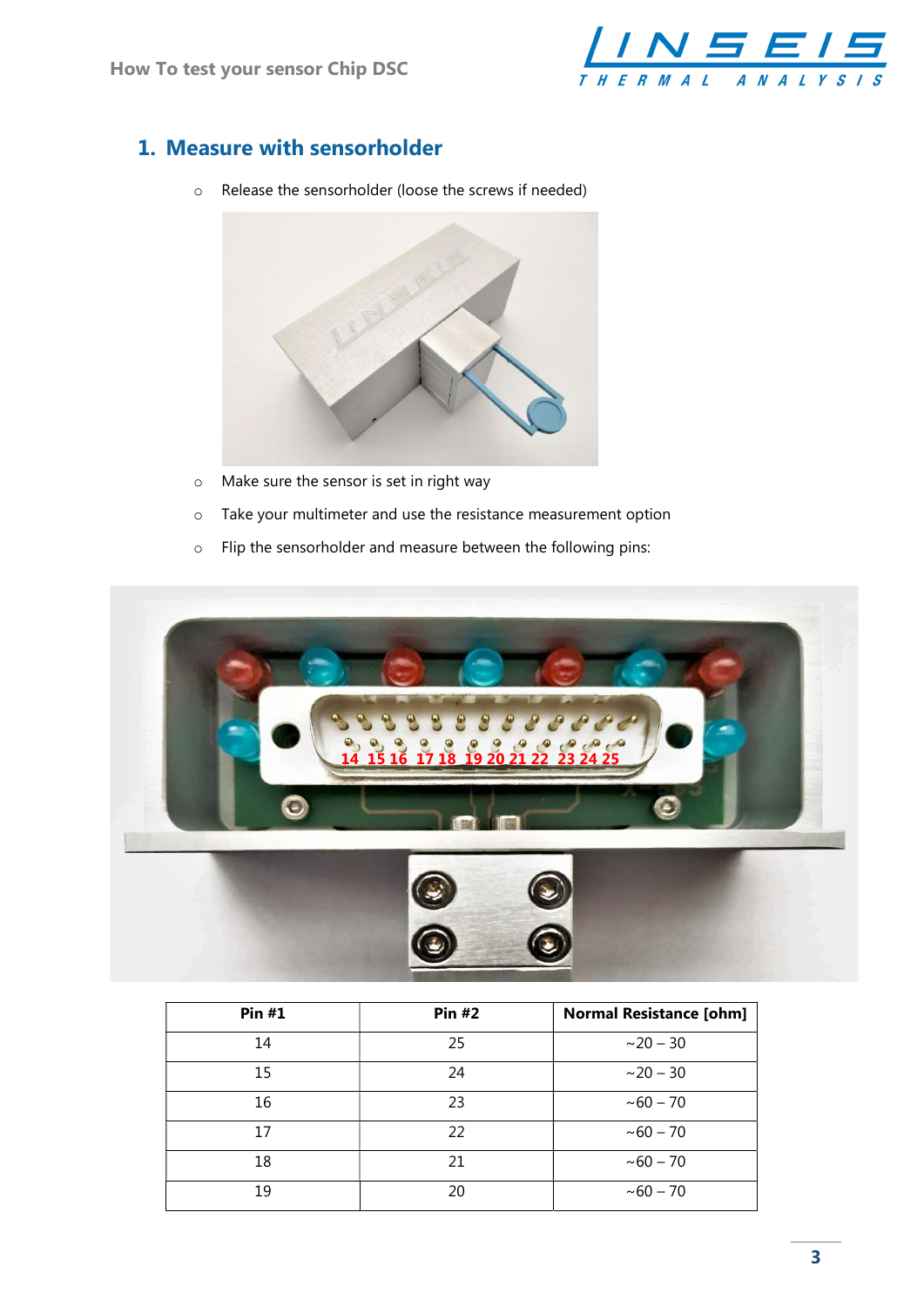

### 2. Measure without Sensorholder

o Release the sensor (watch out, do not break!)



- o Take your multimeter and use the resistance measurement option
- o Flip the sensor and measure between the following pins (don't scratch on the Pins!!!):



o

| <b>Pin #1</b> | <b>Pin #2</b> | <b>Normal Resistance [ohm]</b> |
|---------------|---------------|--------------------------------|
| 2             | 3             | $~20 - 30$                     |
|               | 4             | $~20 - 30$                     |
| 6             | 8             | $~10 - 70$                     |
|               | 9             | $~10 - 70$                     |
| 17            | 19            | $~10 - 70$                     |
| 16            | 20            | $~10 - 70$                     |